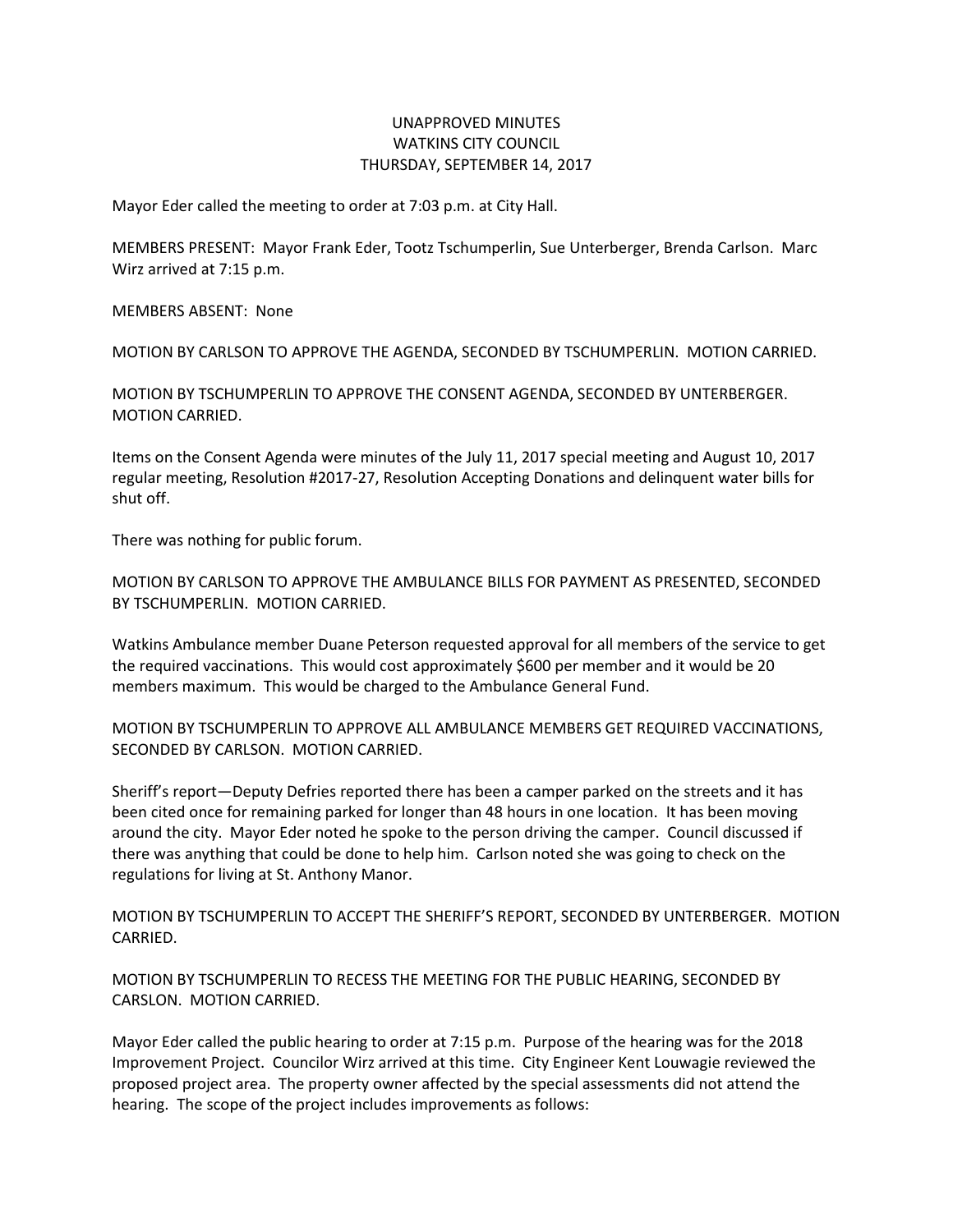- School Avenue, from First Street to approximately 120 feet north of Second Street N
- Second Street North, from School Avenue to Stearns Avenue
- City parking lot, at NE corner of Second Street N and Central Avenue
- School Avenue, from TH 55 to approximately 60 feet north

There will be no sanitary sewer improvements in this project. The sanitary sewer in the mobile home park is private and the responsibility of the owner of the park.

There are no water main improvements included in the project. The water distribution system in the mobile home park is considered private as well. There are two valve boxes in the School Avenue intersection that may need to be adjusted to match the new pavement.

Two new catch basins are planned to be constructed on the north side of Second Street, at the Western Avenue and Stearns Avenue intersections. New storm sewer mains will extend from the new catch basins to the existing catch basins located on the southwest quadrant of each intersection. No other storm sewer improvements are planned.

All proposed pavement sections consist of four inches of bituminous pavement on twelve inches of class 5 aggregate base. Geotextile fabric is planned to be installed at the bottom of all pavement sections to provide stability and separation of the subgrade soils from the aggregate base. Any areas where driveways or turf are disturbed as part of the construction will be restored. Existing curbs in the mobile home park are planned to remain in place, with spot replacement planned in areas that have settled or no longer drain properly. Curb will also need to be replaced where the catch basins are installed. The existing street is planned to be excavated to a depth of 16-inches between curbs. Subsurface edge drains are planned to be constructed inside the curbs to help drain.

Proposed improvements at the city parking lot will be similar excavation and spot replacement of curb. Subsurface drains are planned to be installed as well.

Proposed improvements at School Avenue/TH 55 intersection is planned to eliminate the curve at the south end of School Avenue, which will improve the school bus turning movements. The median on the east side of the intersection will need to be extended west to control movements at the intersection. The intersection will no longer align with 672<sup>nd</sup> Avenue across from TH 55. MN DOT has reviewed the proposed layout and has not expressed any concerns.

Kent noted there is no dedicated right-of-way over the streets in the mobile home park. The city did agree to accept ownership of them. Kent recommended the city obtain from the mobile home park owner a permanent easement over the streets. Bolton and Menk would do surveying and draft the documents needed for this easement.

Estimated project costs: Mobile Home Park: School Avenue - \$79,500.00. Mobile Home Park: Second Street - \$104,400.00. City parking lot - \$68,900.00. TH 55/School Avenue intersection - \$16,300.00. Total costs: \$269,100.00. The city plans to fund the project with street maintenance funds and special assessments. The city's policy is to assess 30% of street and storm sewer reconstruction. The proposed parking lot and TH 55 intersection will not be assessed. Based on estimates, the street assessment rate is \$24.30/front foot. The preliminary assessment roll would assess all 3 parcels that comprise the mobile home park. Total preliminary assessment is \$55,258.20.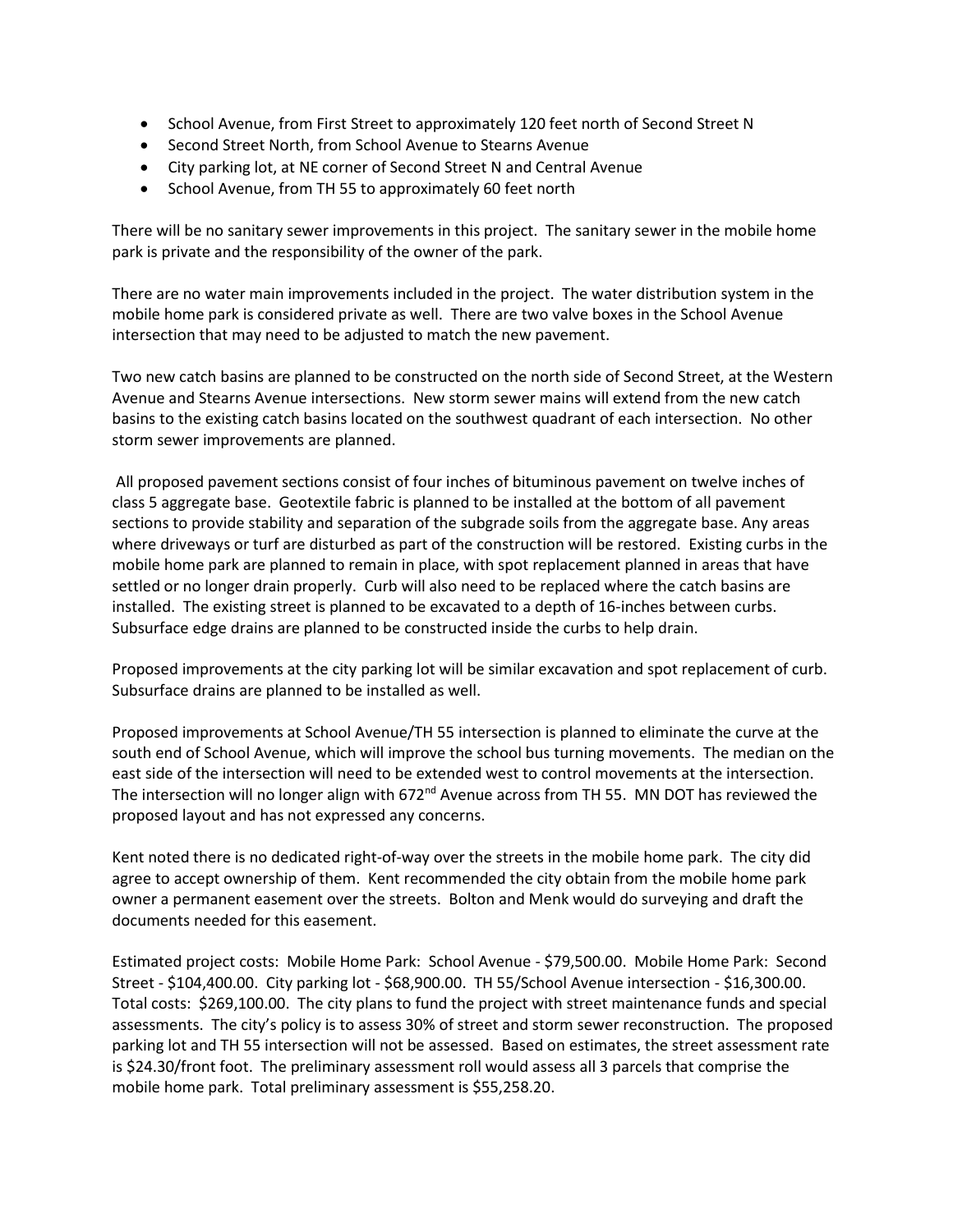If the project proceeds, Council would authorize preparation of plans and specifications. The project would be bid and construction completed in 2018. After the project is complete, final assessment amounts would be prepared, based on actual construction costs. The final assessment hearing would be held in fall of 2018. After the final assessments are recorded the owner would have 30 days to pay in full with no interest or the assessment amount would be certified to taxes to be repaid over 10 to 15 years, with interest rate and term to be determined by the Council. Kent noted he spoke with Clerk Kramer about the costs of the proposed project and how that might affect the 2018 levy and budget. Kent noted the Council does have 6 months to adopt the resolution ordering plans and specifications. Kent noted the city could do the mobile home park streets and then add the other two locations as alternates #1 and #2 so if budgeting allows those areas could be done also. Eder and Carlson agreed the School Avenue/Highway 55 intersection should be done in 2018 as it is a safety issue. Kent noted that Council can wait to adopt the resolution. Duane Peterson had a question about the intersection at First Street and School Avenue. Geislinger noted he wasn't aware there were any problems there. This will be checked out.

MOTION BY WIRZ TO ADJOURN THE HEARING, SECONDED BY TSCHUMPERLIN. MOTION CARRIED.

MOTION BY CARLSON TO RECONVENE THE REGULAR MEETING, SECONDED BY UNTERBERGER. MOTION CARRIED.

MOTION BY CARLSON TO TABLE RESOLUTION #2017-28 UNTIL THE OCTOBER MEETING, SECONDED BY TSCHUMPERLIN. MOTION CARRIED.

MOTION BY CARLSON TO ADOPT RESOLUTION #2017-29, RESOLUTION APPROVING CLOSURE OF G.O. IMPROVEMENT BONDS 2007B FUND, SECONDED BY WIRZ. MOTION CARRIED.

MOTION BY WIRZ TO AMEND THE PERSONNEL POLICY ADDING THE DAY AFTER THANKSGIVING AND ½ DAY ON CHRISTMAS EVE DAY AS PAID HOLIDAYS, SECONDED BY UNTERBERGER. MOTION CARRIED.

This change in the Personnel Policy will be effective in 2018. The  $\frac{1}{2}$  day on December 24<sup>th</sup> is only paid when it falls during the week when City Hall would normally be open.

MOTION BY TSCHUMPERLIN TO APPROVE THE APPOINTMENT OF FIRE CHIEF BRUCE WALZ AND ASSISTANT CHIEF RON KRAMER, SECONDED BY CARLSON. MOTION CARRIED.

Kramer noted she was contacted about the city applying for FEMA funds for a combination storm shelter/baseball facility at the Clipper park. FEMA does have funding available. A Notice of Interest (NOI) application would need to be submitted. If that's accepted, then a full application would need to be submitted. As part of the NOI, an estimate of cost to build the facility is needed. Kramer noted she has been in contact with the city engineer to determine a cost. Kramer asked council if it was interested in pursuing this. Discussion followed.

MOTION BY CARLSON TO PURSUE THE COSTS ASSOCIATED WITH A STORM SHELTER FACILITY, SECONDED BY TSCHUMPERLIN. MOTION CARRIED.

Kramer reported that the remaining paperwork has been submitted to Homeland Security Emergency Management (HSEM) for reimbursement of eligible costs associated with the tornado recovery. The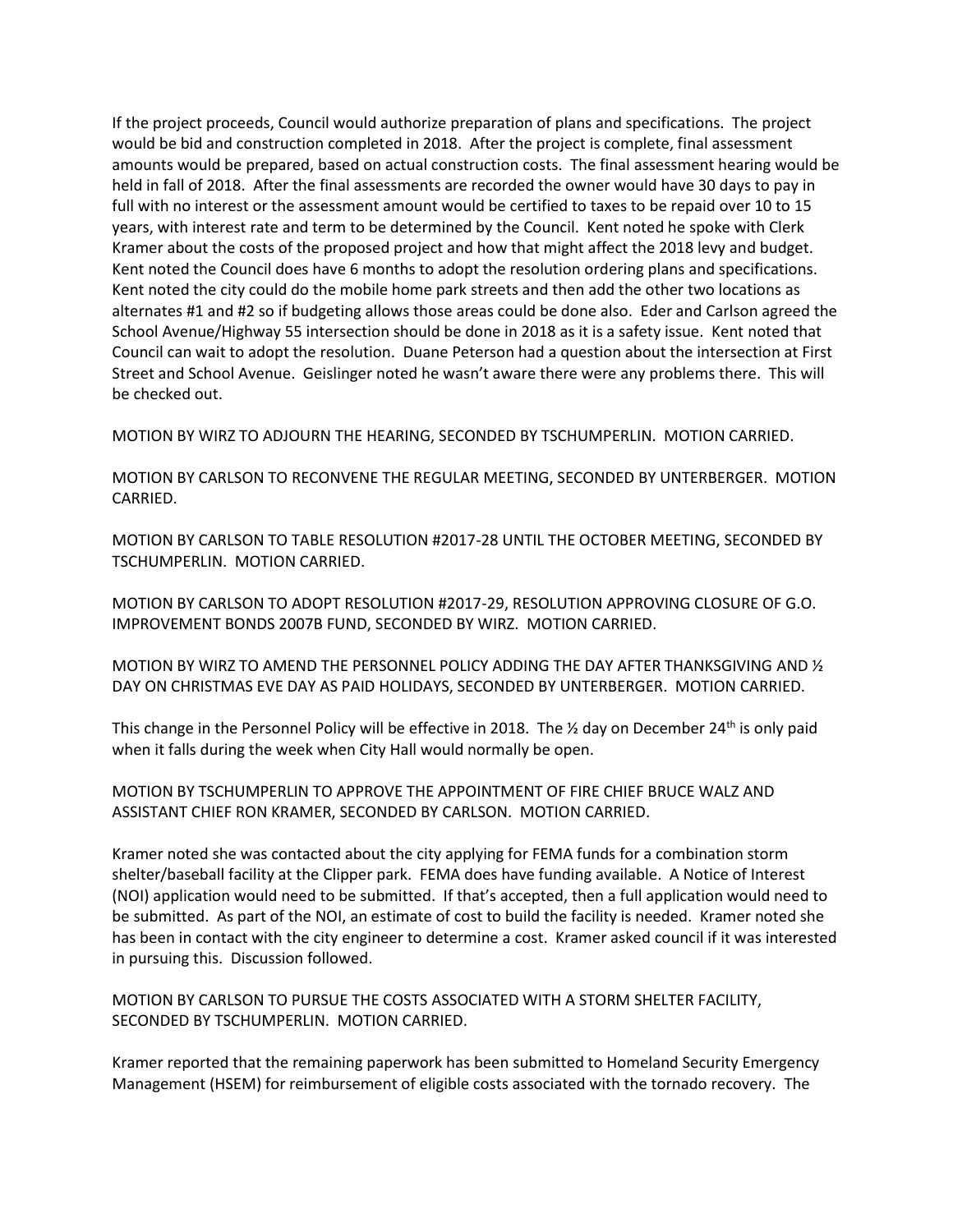amount submitted was \$55,421.98. The city should be reimbursed for 75% of those costs. City insurance is being finalized as well. Final payment of \$39,488.59 is expected soon.

MOTION BY CARLSON TO APPROVE PAYMENT OF BILLS AS PRESENTED, SECONDED BY UNTERBERGER. MOTION CARRIED.

Kramer noted the League of MN Cities is holding its annual regional meetings across the state. The closest one is Melrose. Anyone interested should contact City Hall to get registered.

Kramer noted the Civic Park Board would like to buy a new mower for the softball park at Mies Outland. After trade-in, it would cost \$1,400. There are donations made to the Civic Park Fund for purchases such as this.

MOTION BY TSCHUMPERLIN TO APPROVE THE MOWER PURCHASE, SECONDED BY UNTERBERGER. MOTION CARRIED.

Geislinger noted there was a water leak on private property on Third Street South. The excavator couldn't find the leak and it looked like it might have been coming from the street. Geislinger called Water Conservation Services to come out and locate it. The charge was \$464.92 for his services. The excavator asked if the city would pay half the bill. Council didn't feel this was the city's responsibility. Geislinger had another excavator lined up to dig up the street before Water Conservation Services found the leak. The water was bubbling up in the property owner's yard. Kramer noted this invoice was billed to the City of Watkins, since the city was the one to contact him.

MOTION WAS MADE BY WIRZ FOR THE CITY TO PAY THE BILL AND FOR THE CITY TO BILL THE HOMEOWNER FOR THE ENTIRE BILL, SECONDED BY CARLSON. MOTION CARRIED.

Geislinger noted his Certified Pool Operator (CPO) certification will expire in 2018. There is an upcoming recertification in the metro in October. Cost is \$205.

MOTION BY UNTERBERGER TO APPROVE GEISLINGER TAKE THE CPO RECERTIFICATION, SECONDED BY CARLSON. MOTION CARRIED.

Wirz noted the complaint regarding cleanup of equipment from Kraut N' Wurst has been handled.

There will be a special meeting Tuesday, September 19, 2017 at 7 p.m. at City Hall. Purpose is the 2018 levy and budget.

Next regular meeting is Thursday, October 12<sup>th</sup> at 7 p.m.

MOTION BY TSCHUMPERLIN TO ADJOURN THE MEETING, SECONDED BY UNTERBERGER. MOTION CARRIED.

Adjourned at 7:52 p.m.